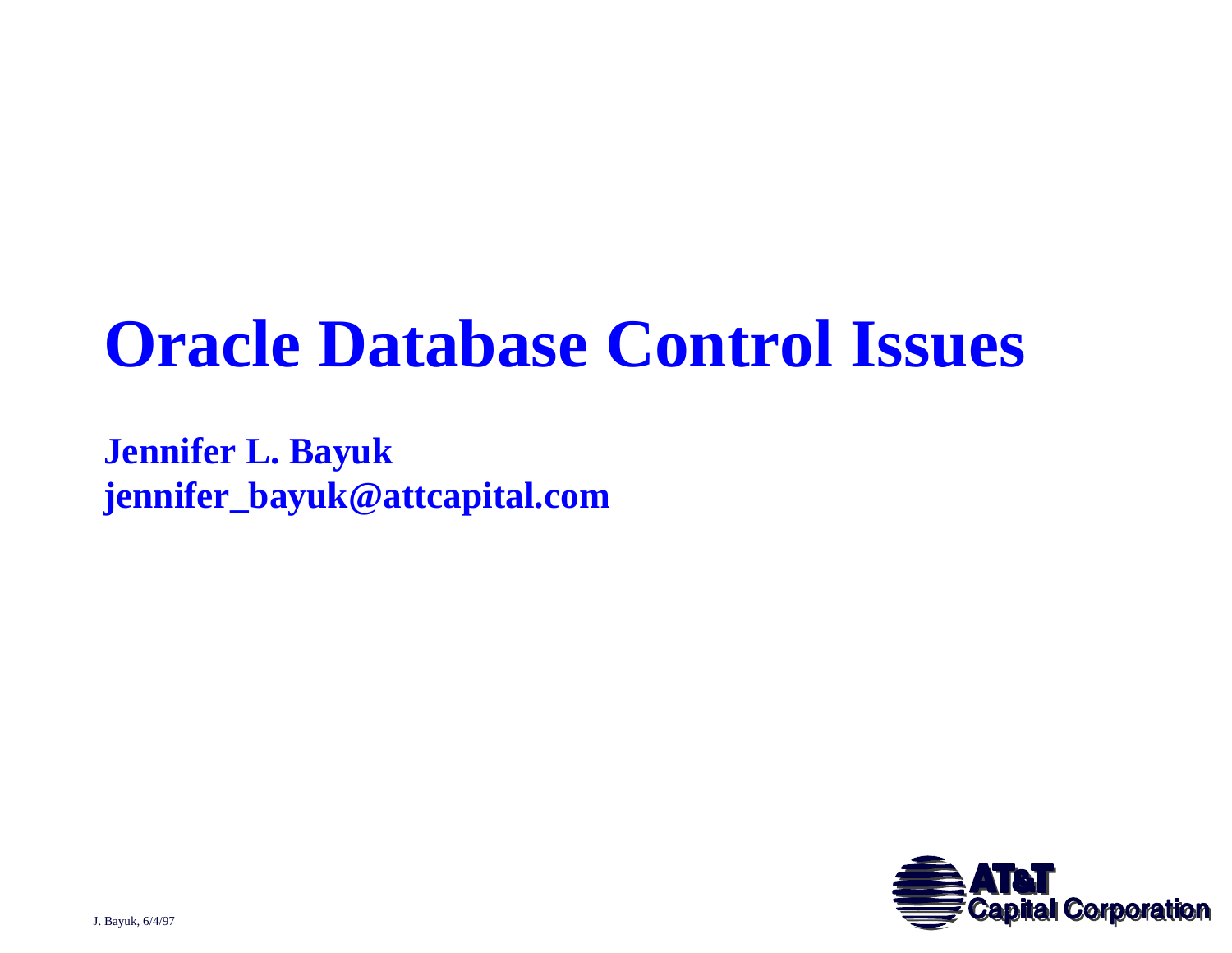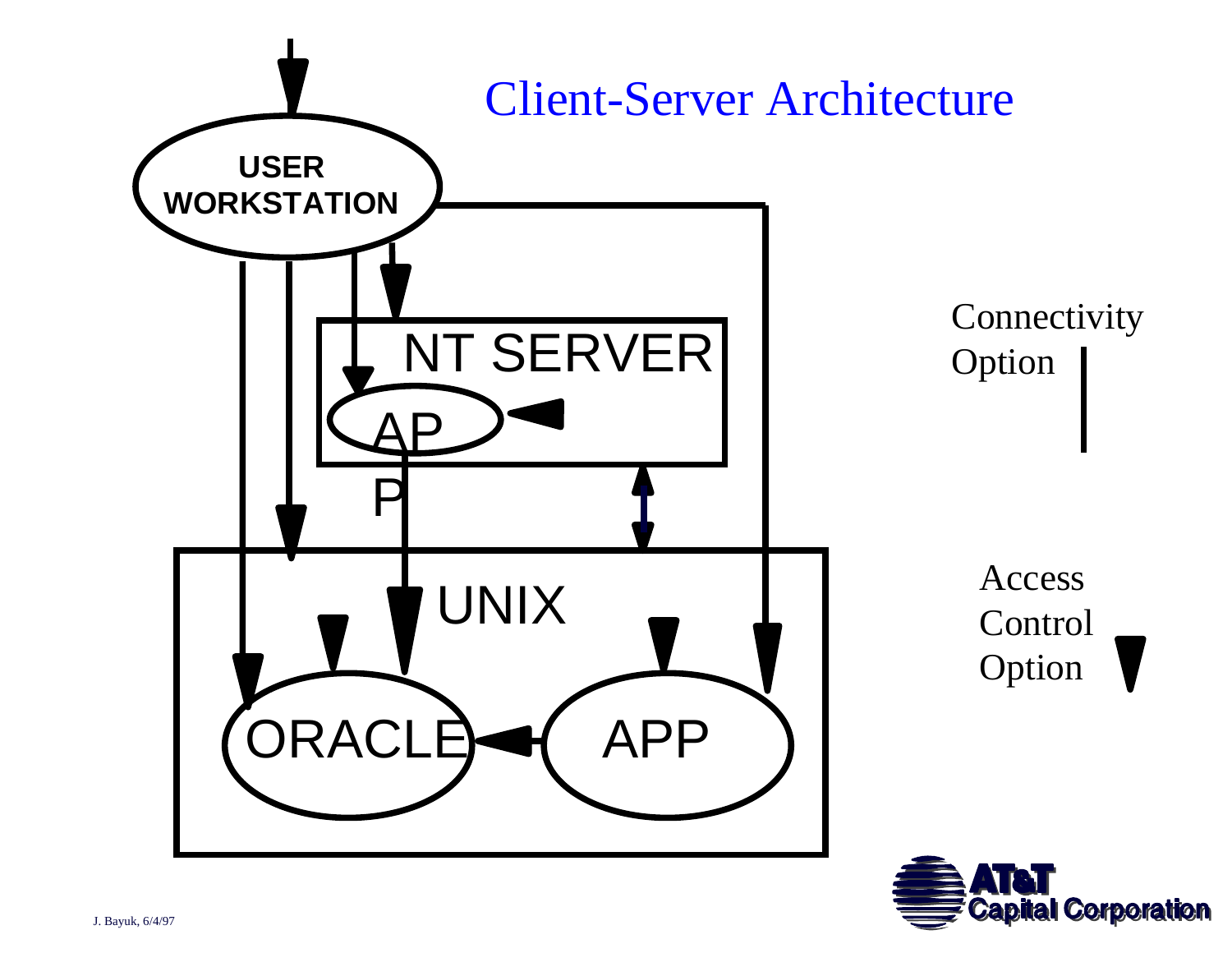#### Architecture Example 1: Host-based Access Control

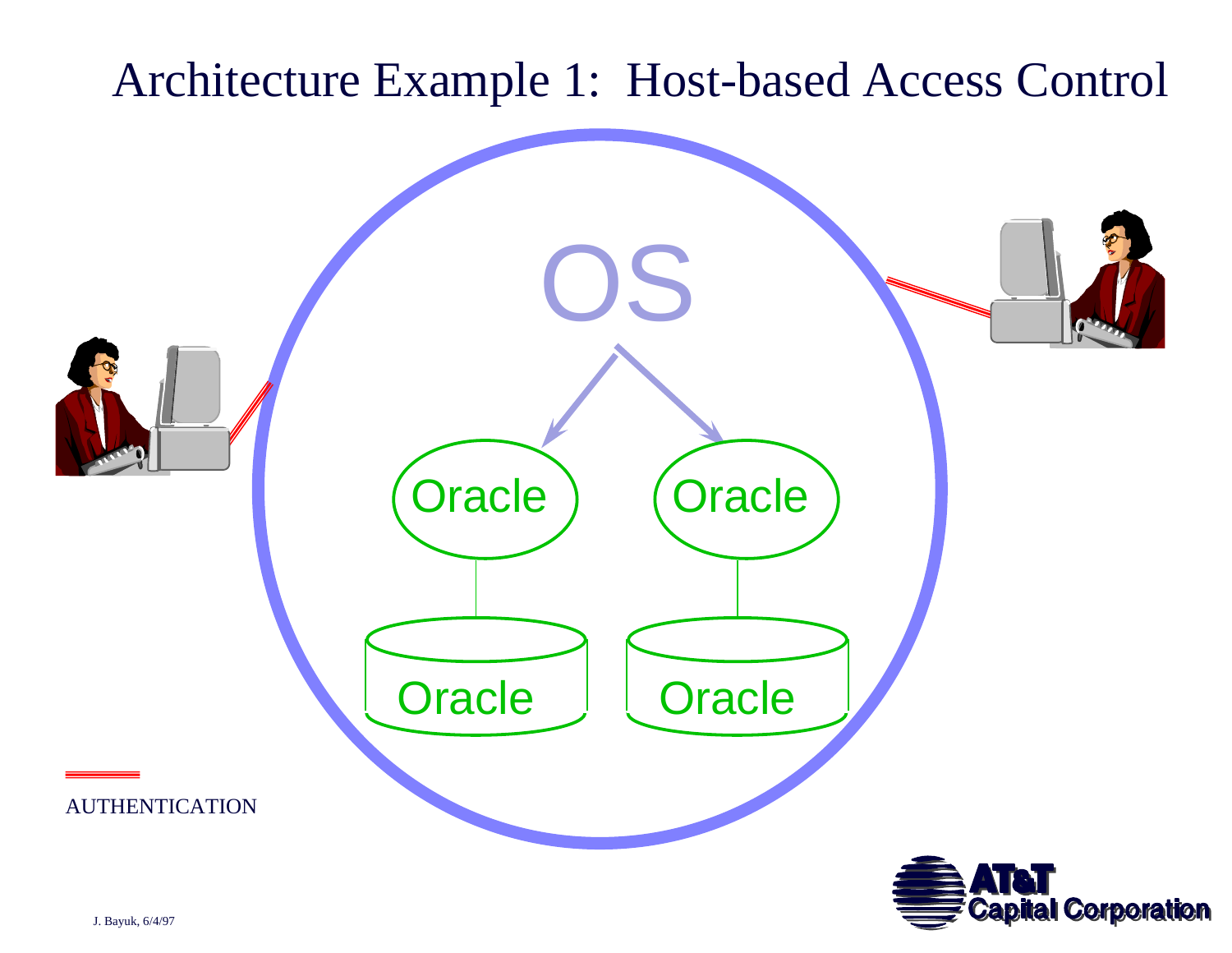#### Architecture Example 2: DBMS-based

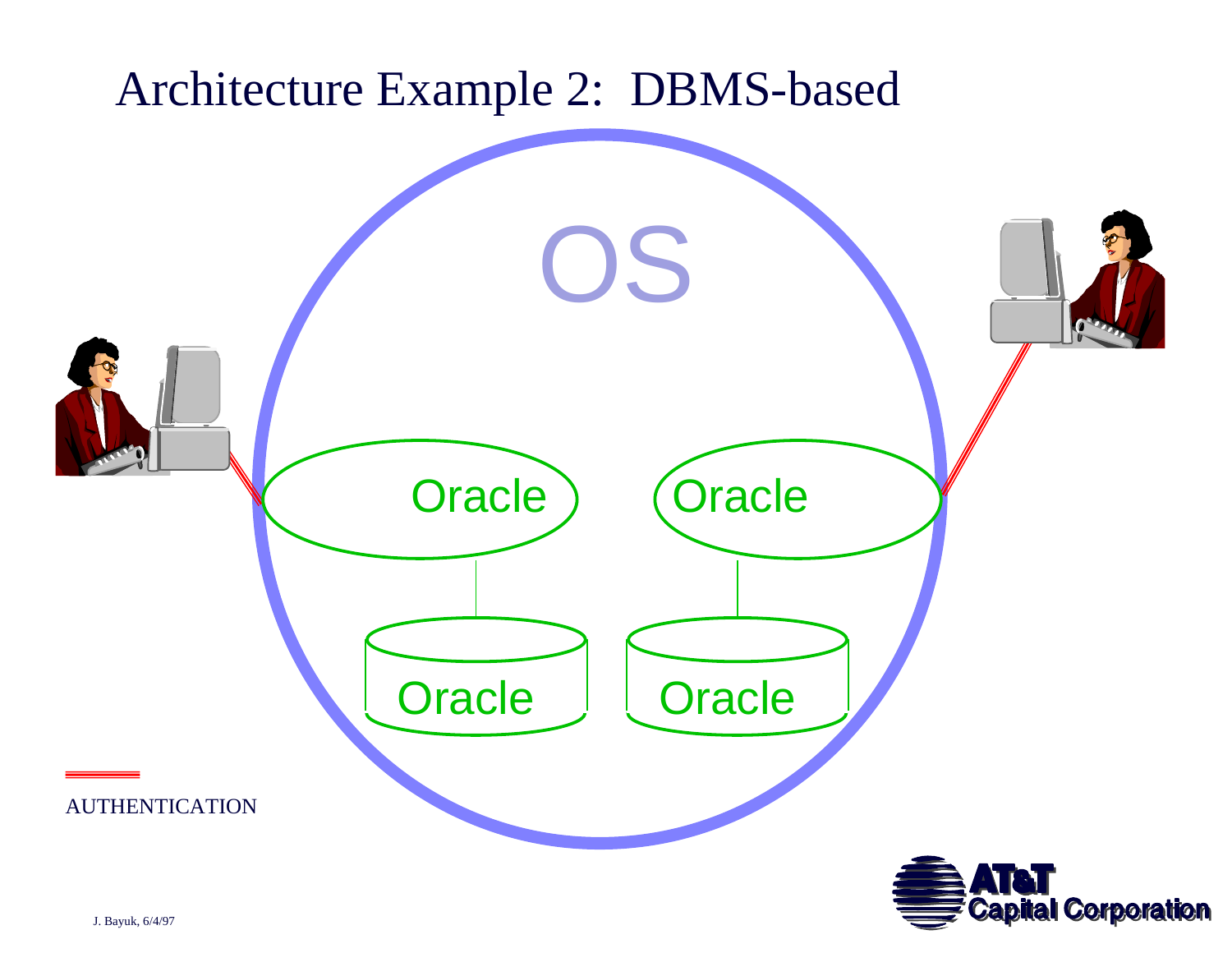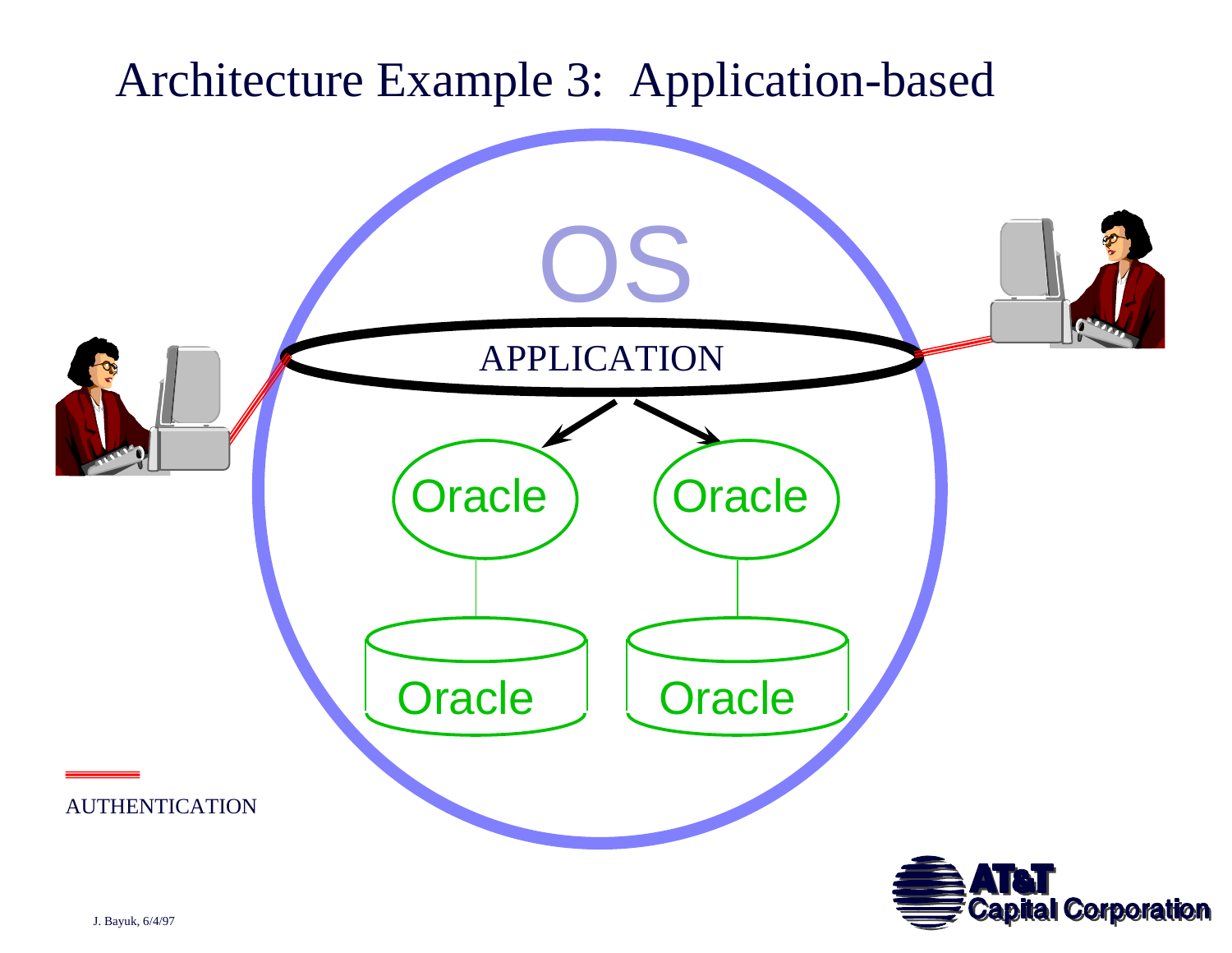## **Operating System Scenario**

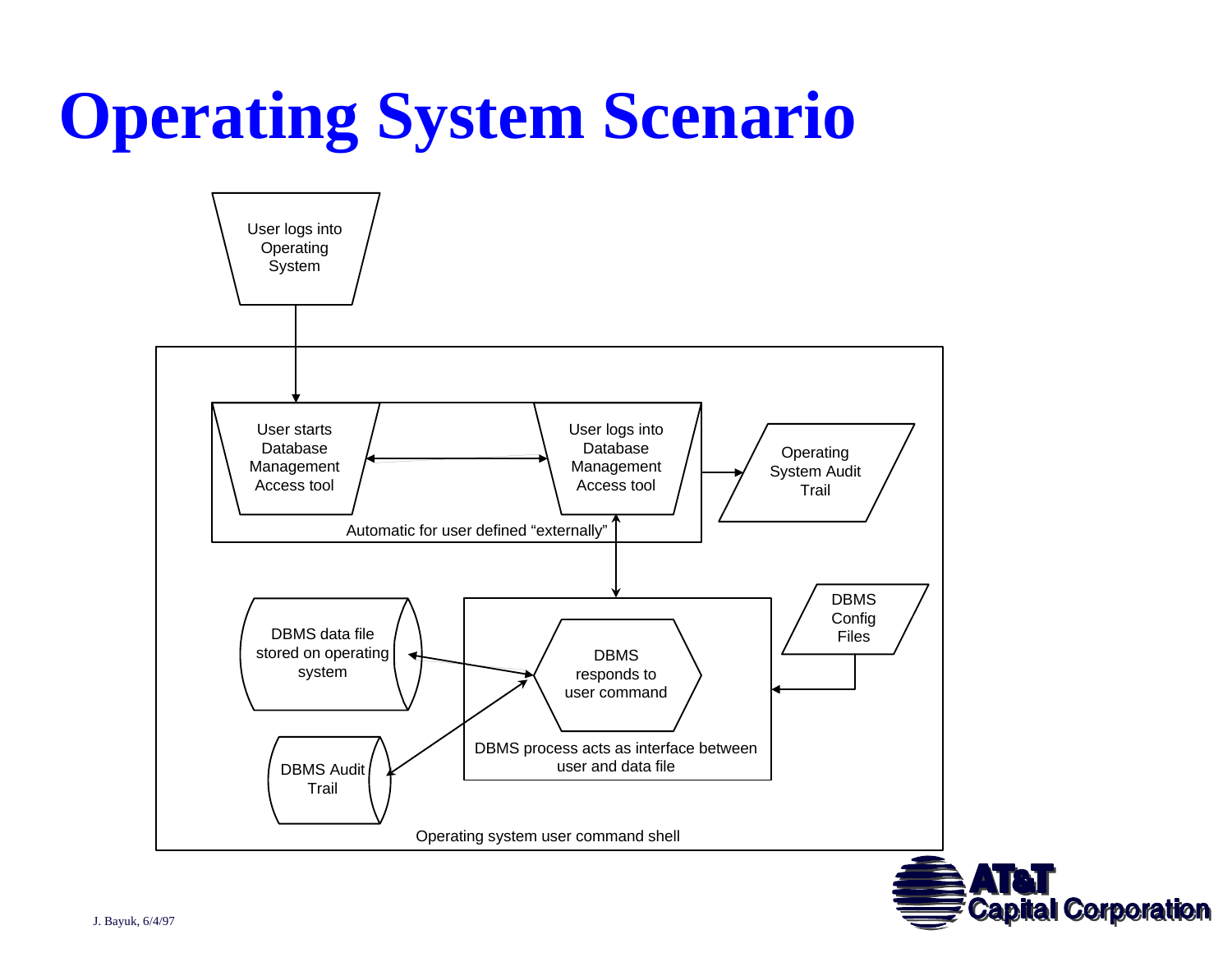

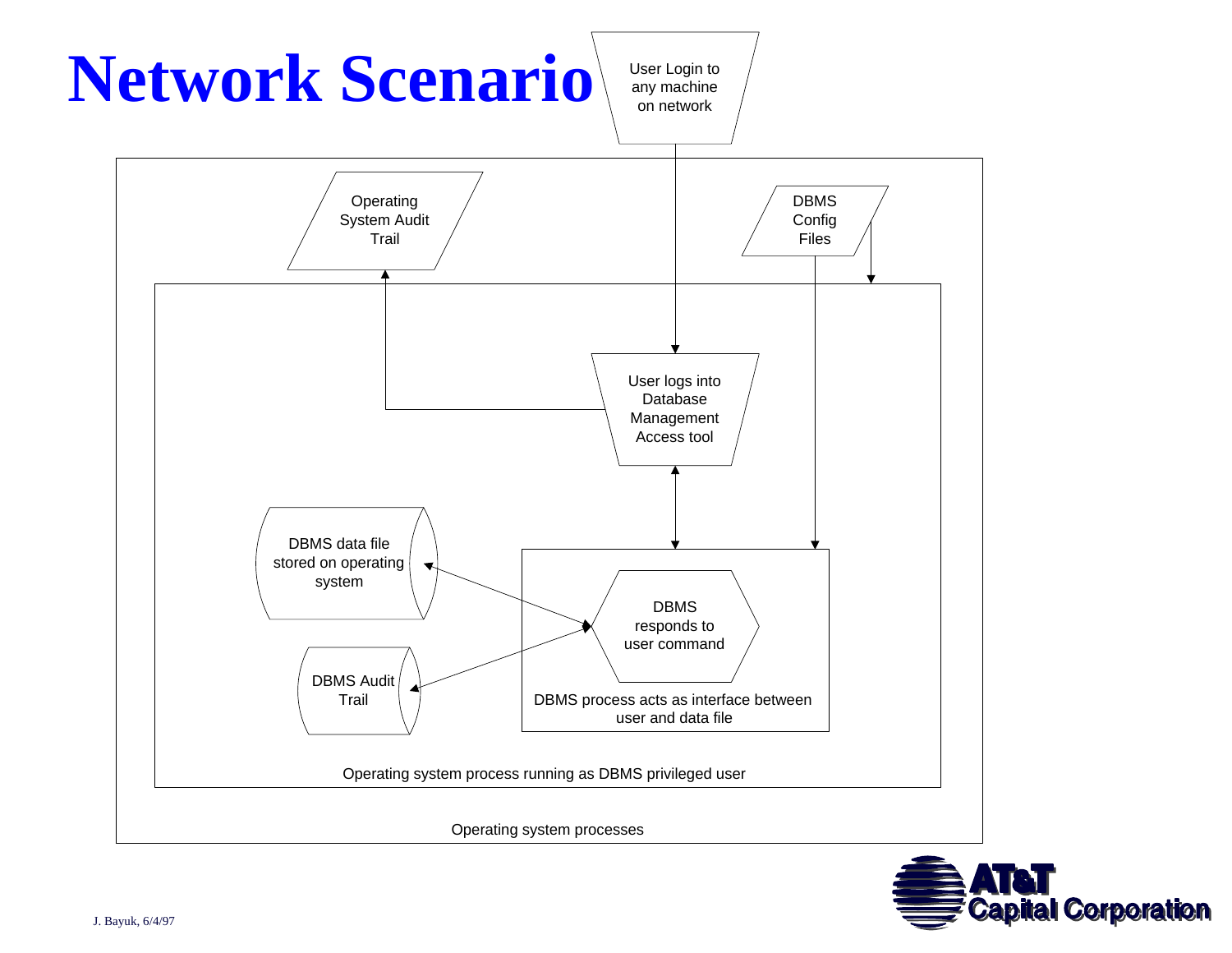# **Application Scenario**



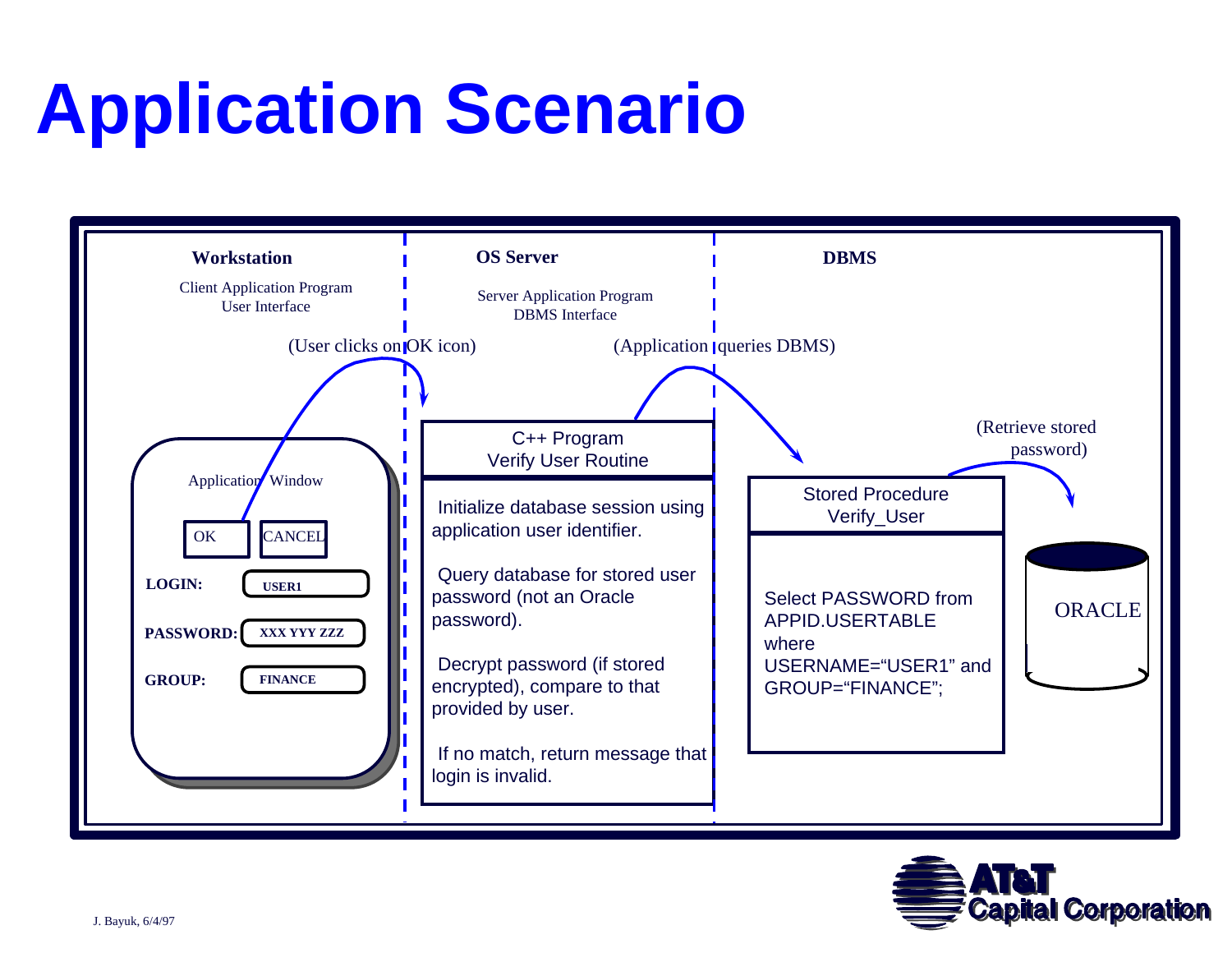# **Operating System Security vs Oracle Security**

- • **Operating System**
	- **Rights to restrict, execute and/or manipulate Oracle program files**
	- **Rights to copy, rename, or delete Oracle data files stored as OS files**
- **Oracle** 
	- •**Rights to tables within Oracle data files**
	- $\bullet$  **Rights to create and execute procedures that manipulate table structure and data**

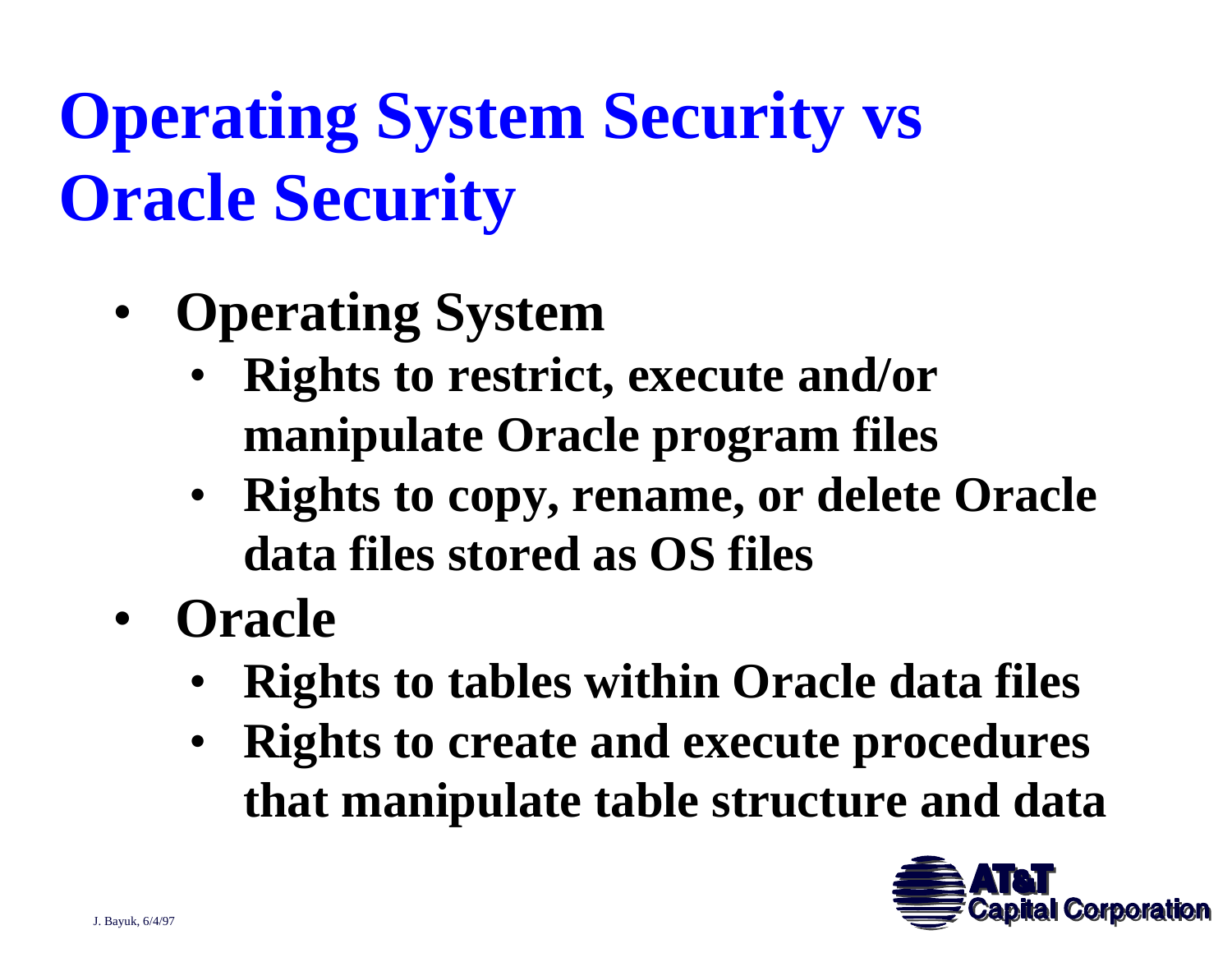## **Oracle Access Control Issues:**

- Applications embed security in code rather than database
- Non-application-controlled database access can result in corruption of transaction data
- DBMS generic application user access may be uncontrolled
- Database management systems transmit all transactions, data, user IDs and passwords in cleartext, vulnerable to Network analysis (sniffer) software
- Standard installation contain generic passwords
	- sys/change\_on\_install
	- system/manger
	- scott/tiger

J. Bayuk, 6/4/97

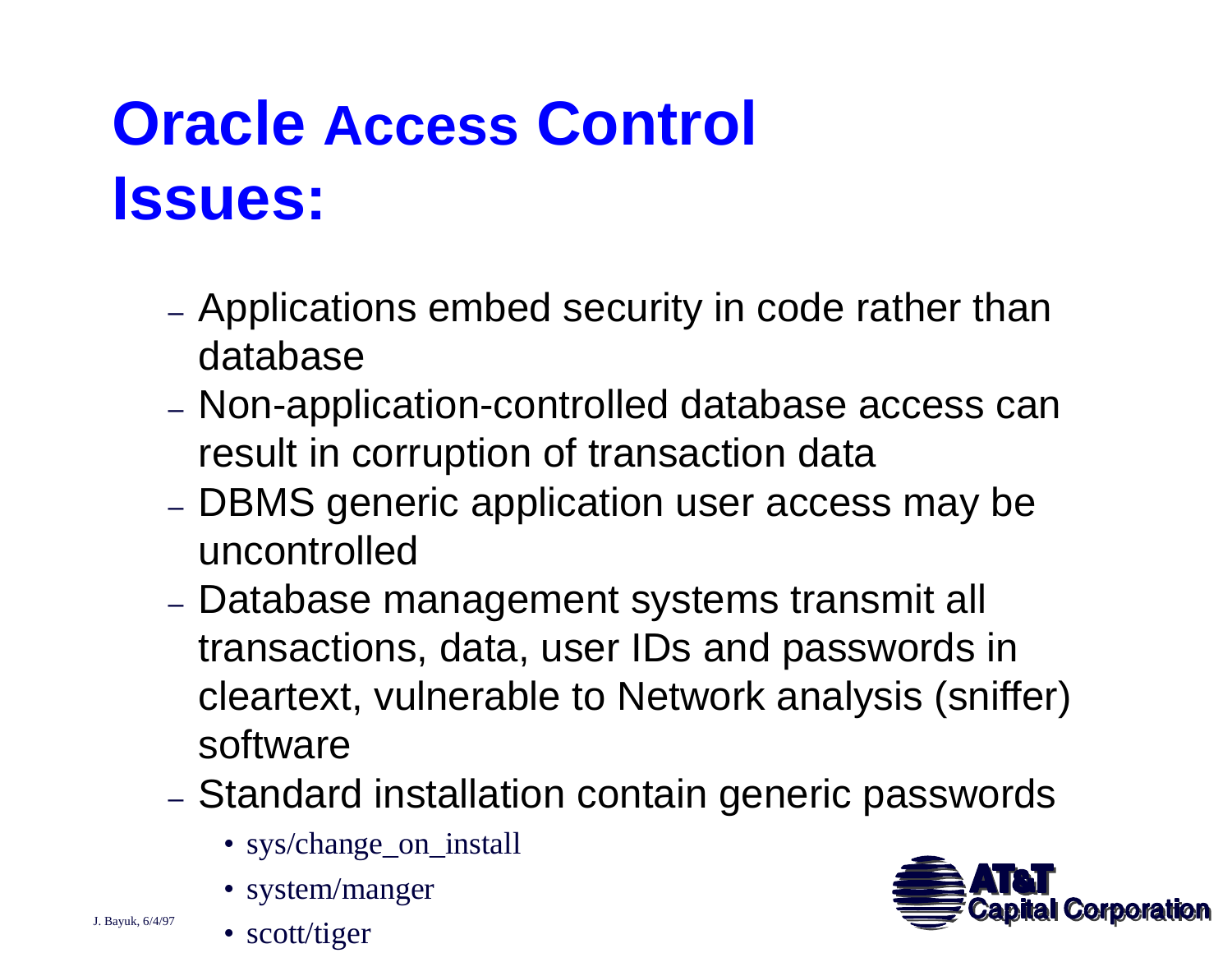### **Access Control using Roles**

- Oracle DBAs may create any number of roles
- Oracle roles (groups) may be assigned any set of permissions
- -Users may be assigned to multiple roles.
- Application privilege assignments may not correspond to Oracle role assignments (but they should)

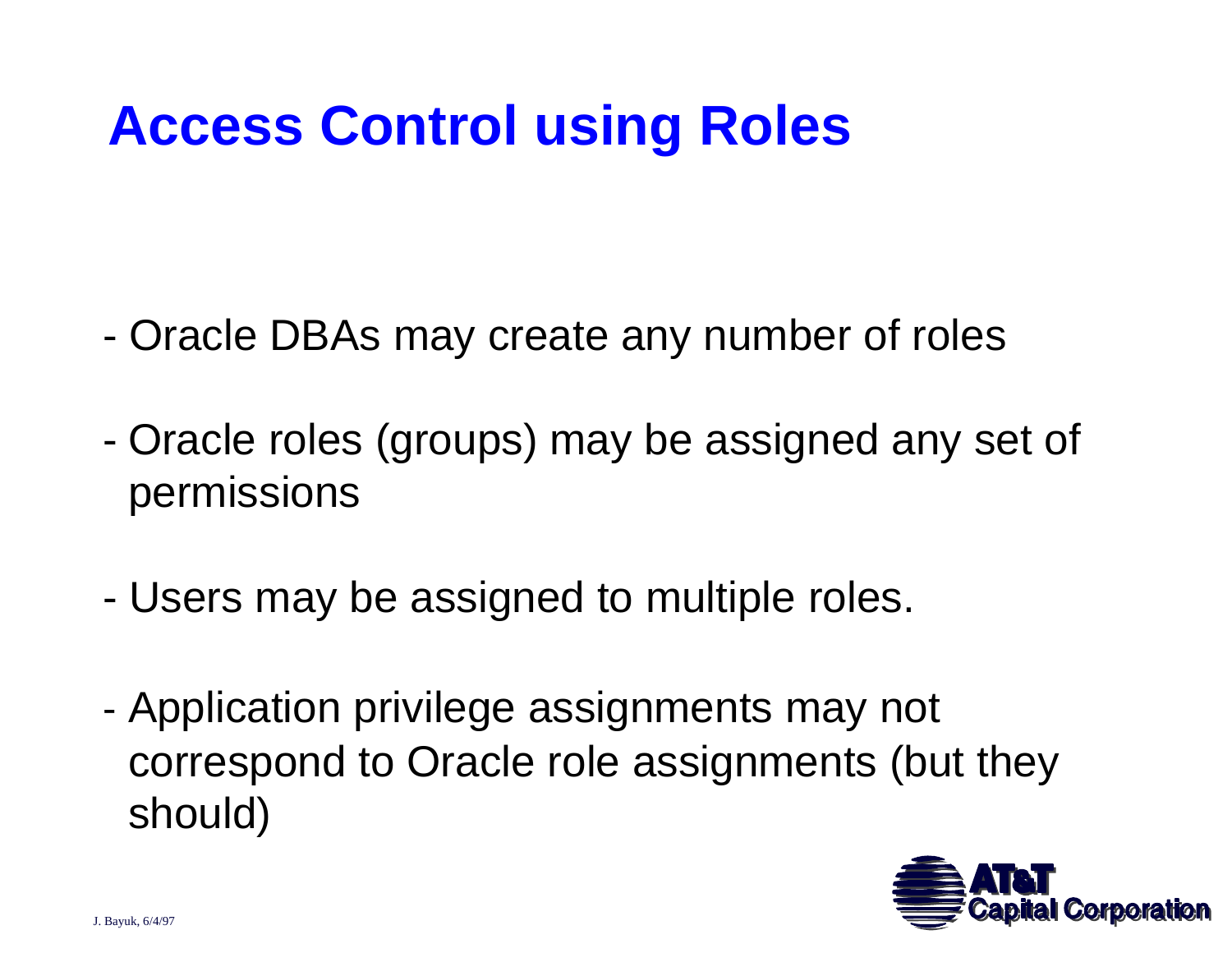## **Access Control using Application Handshakes**

Stored procedure key-based authentication

 Prevents users from running stored procedures from a command line

Implementations

- Code conditional into procedure or trigger that forbids execution unless it is passed a secret key from the application
- Code conditional into procedure or trigger that forbids execution if process ID does not = application name.

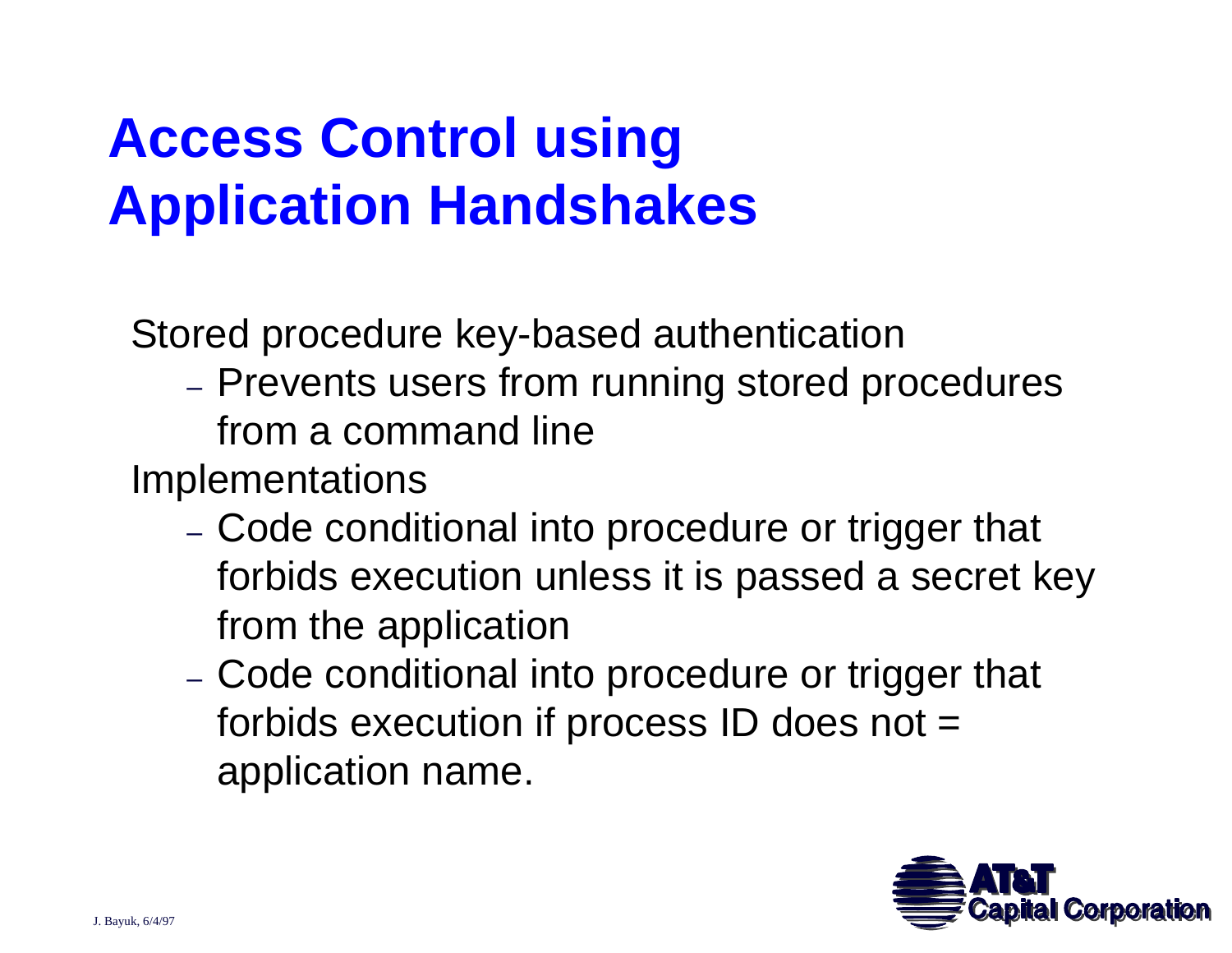### **Access Control using Product User Profiles**

Can be used to limit ad-hoc access by SQL-Plus Enforced by SQL-Plus, not by Oracle. May be used where operating system access is granted to users with no database access.

| select * from sys.product_user_profile; |               |                  |              |                                |                             |                             |
|-----------------------------------------|---------------|------------------|--------------|--------------------------------|-----------------------------|-----------------------------|
| <b>PRODUCT</b>                          | <b>USERID</b> | <b>ATTRIBUTE</b> | <b>SCOPE</b> | <b>NUMERIC</b><br><b>VALUE</b> | <b>CHAR</b><br><b>VALUE</b> | <b>DATE</b><br><b>VALUE</b> |
| SQL*Plus                                | <b>JDOE</b>   | <b>GRANT</b>     |              |                                | <b>DISABLE</b>              |                             |
| SQL*Plus                                | <b>JSMITH</b> | <b>AUDIT</b>     |              |                                | D<br><b>DISABLE</b>         |                             |
| SQL*Plus                                | <b>JSMITH</b> | <b>SET ROLE</b>  |              |                                | D<br><b>DISABLE</b>         |                             |
| SQL*Plus                                | $\%$          | <b>INSERT</b>    |              |                                | D<br><b>DISABLE</b>         |                             |
| SQL*Plus                                | $\frac{0}{0}$ | <b>UPDATE</b>    |              |                                | D<br><b>DISABLE</b>         |                             |
| SQL*Plus                                | $\%$          | <b>DELETE</b>    |              |                                | D<br><b>DISABLE</b>         |                             |
| SQL*Plus                                | $\frac{0}{0}$ | <b>SELECT</b>    |              |                                | D<br><b>DISABLE</b>         |                             |
| SQL*Plus                                | <b>ROLES</b>  |                  |              |                                | D<br><b>CLERK</b>           |                             |
| SQL*Plus                                | <b>ROLES</b>  |                  |              |                                | <b>ADMIN</b>                |                             |

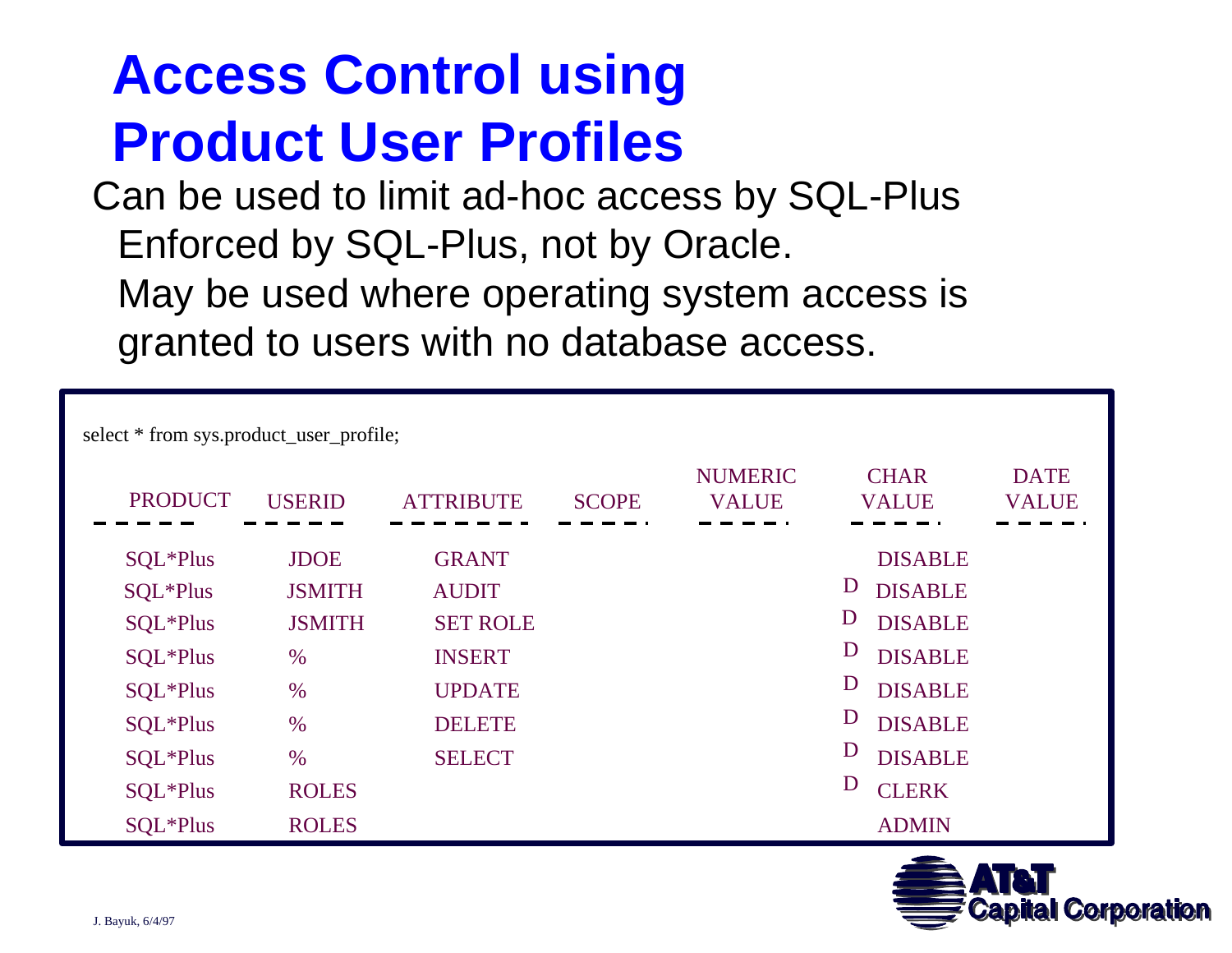## **Access Control using Password Masking**

Protects from ad-hoc access to stored procedures and database tables. Will not protect against spoofing of application access.

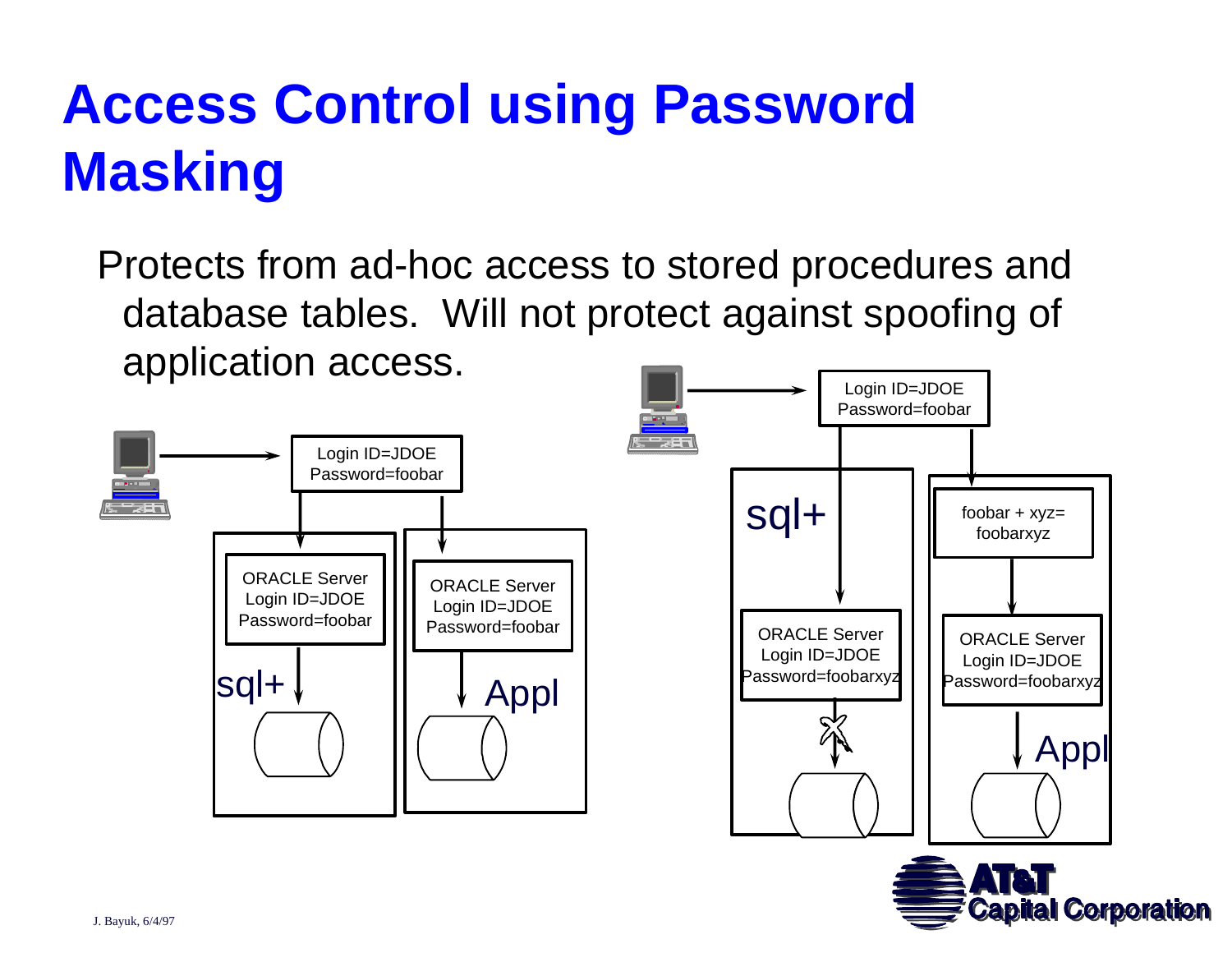## **Common Sense**

### **Access Control Mechanisms**

- •Always change initial passwords.
- $\bullet$  Wherever possible, change the names of all generic accounts or disable them and grant the necessary privileges to an account of a different name.
- • Use token or biometric authentication devices if network is unsecure.
- • Use hardware or software encryption if disclosure is also an issue.

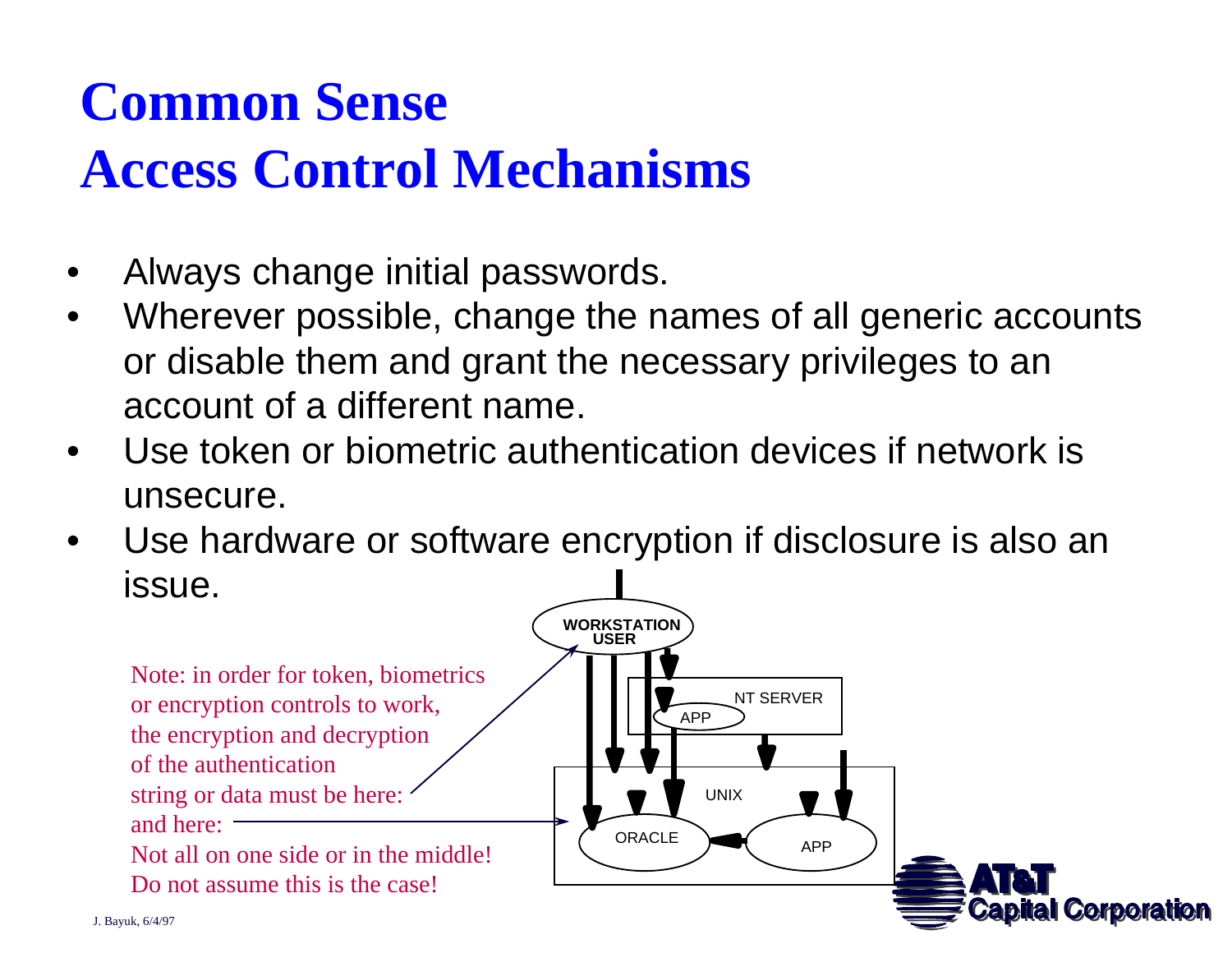### **Detection: Oracle Audit Systems**

Problems:

- Default configuration has all auditing disabled
- Comprehensive audit requires considerable CPU and storage

Solution:

develop targeted monitoring via a combination of:

- System-level audits
- Object-level audits
- Statement-level audits

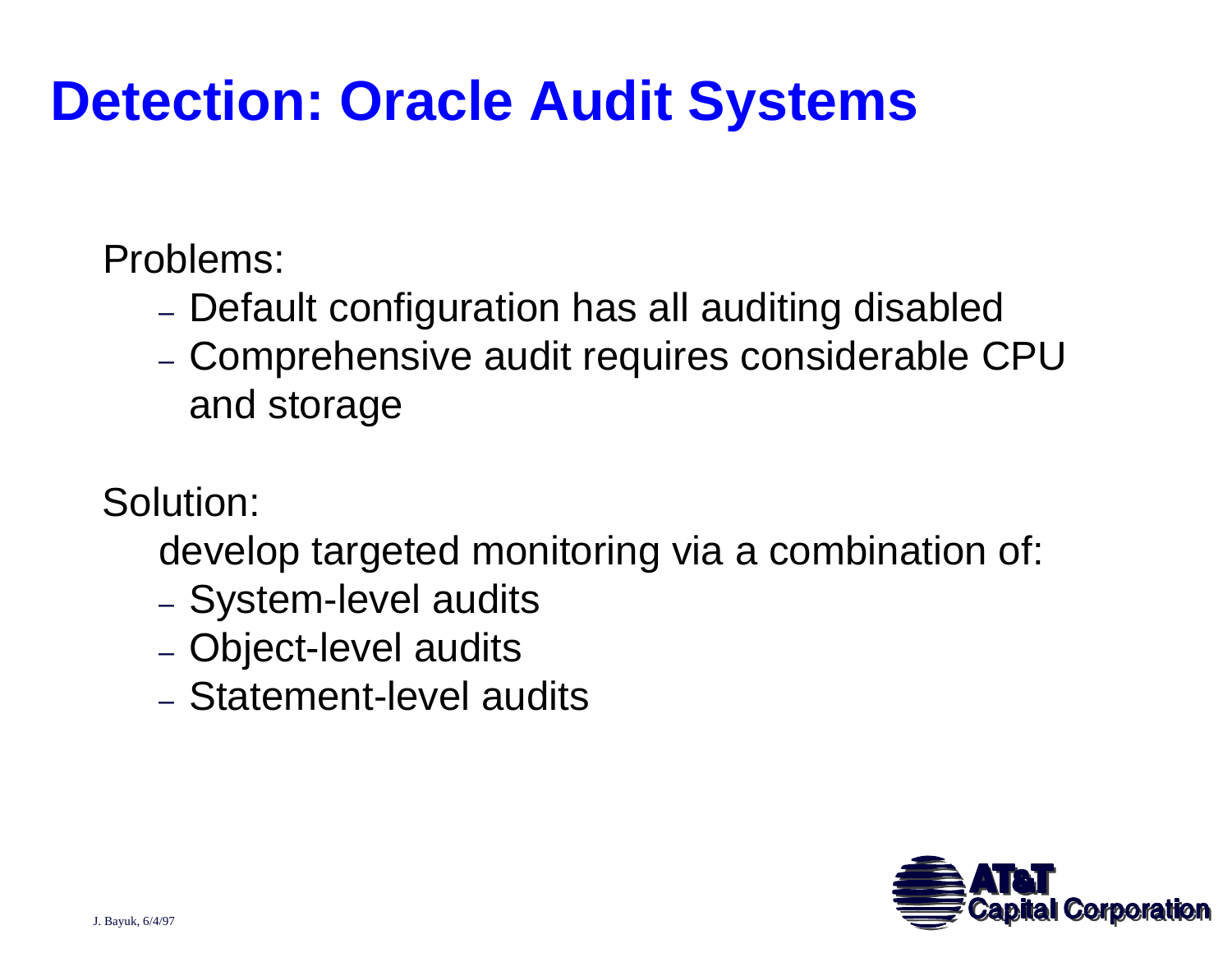## **Types of Oracle Audits**

- System
	- Audits of activity other than data access
- Object
	- Audits that are recorded whenever a given object is accessed
- Statement
	- Audits record commands issued (not necessarily that they were issued successfully)
	- Recommended for very critical functions and all database administrator actions.

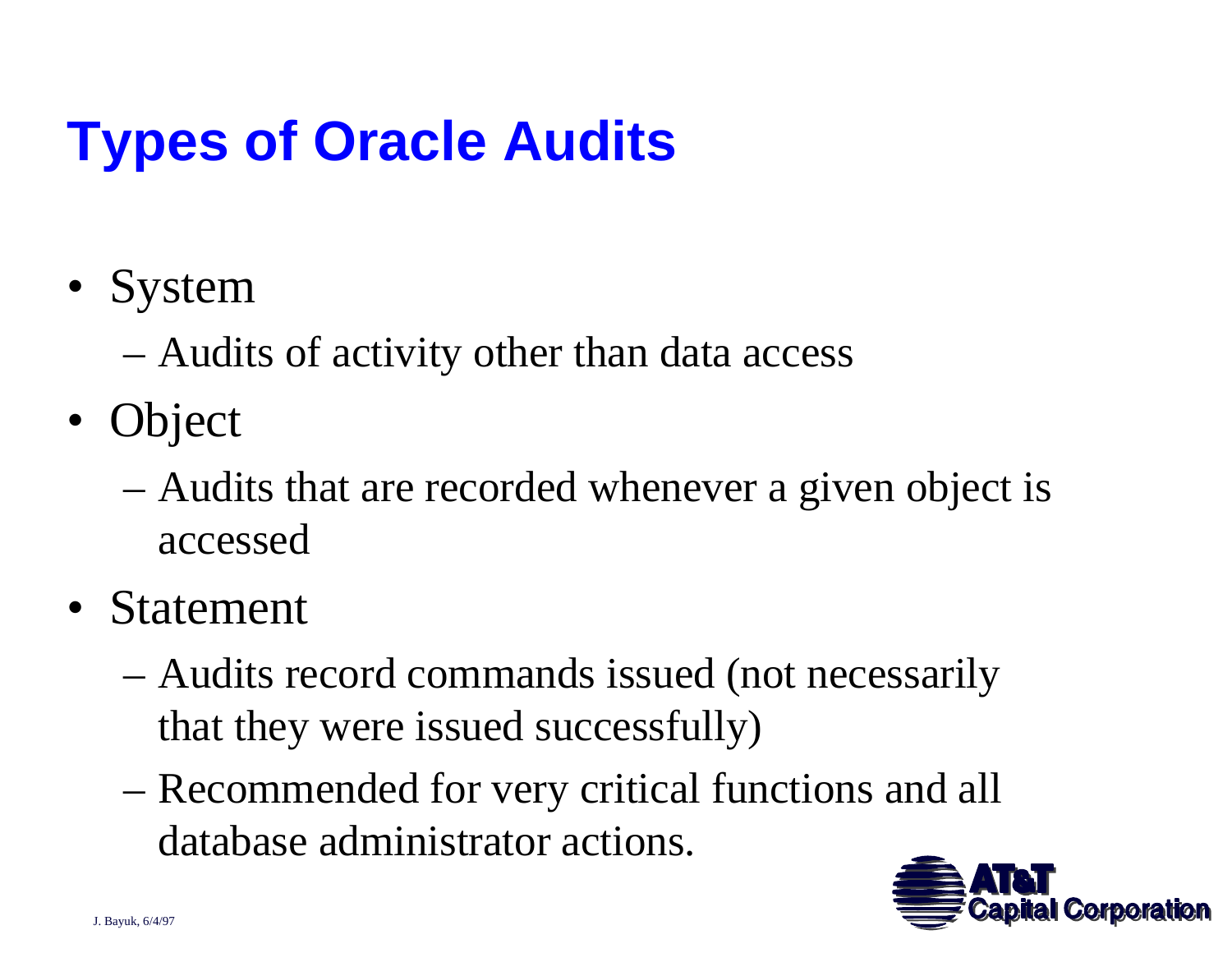### **Detection Options:**



#### Audit <privilege> on Object

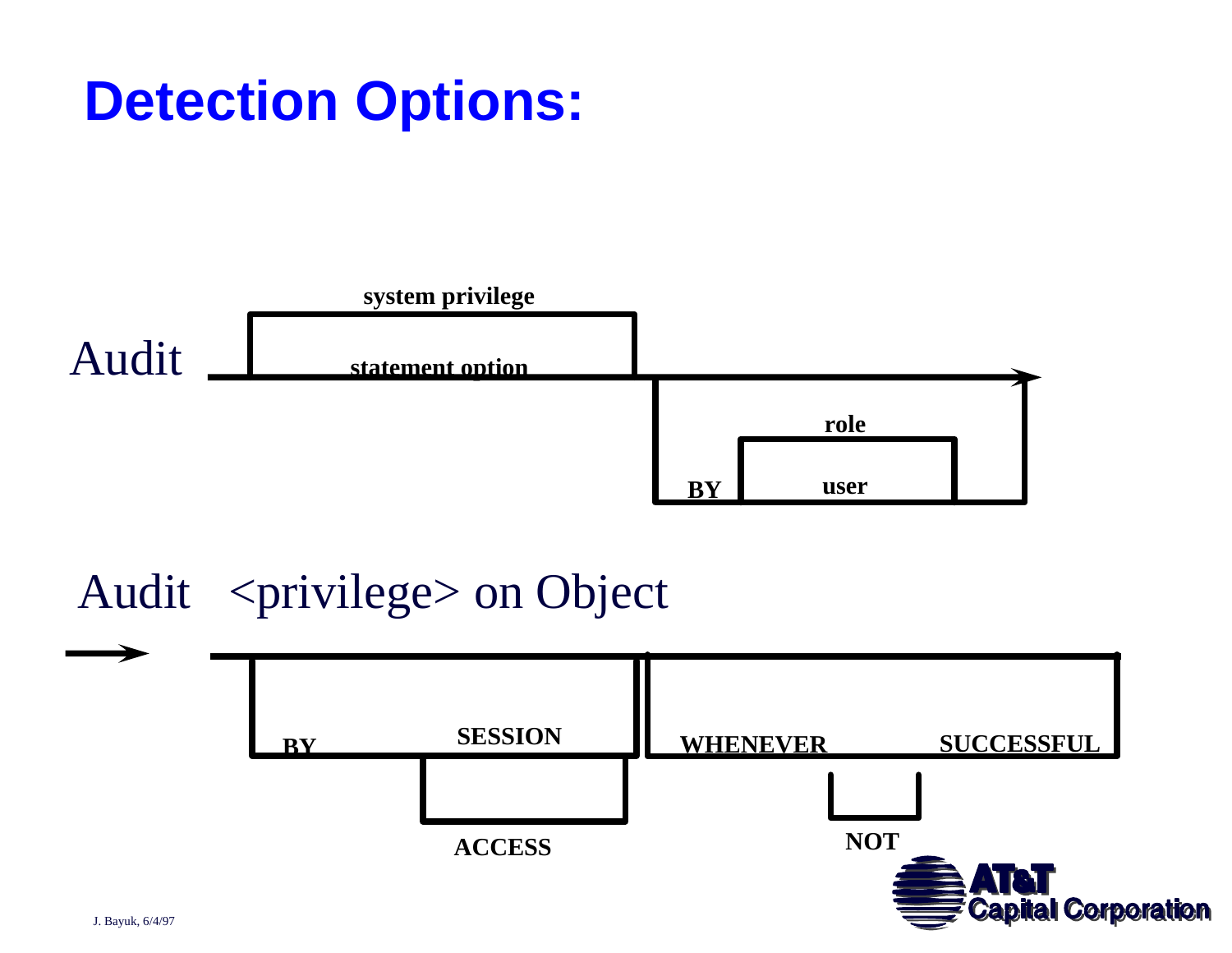# **Oracle Recovery**

Challenges:

- Database operation relies on operating system and
- application configuration
	- Operating system backup may not cover most recent database transactions

Backup must include:

- Operating System backup
- Application backup
- Data file backup
- Transaction-based backup

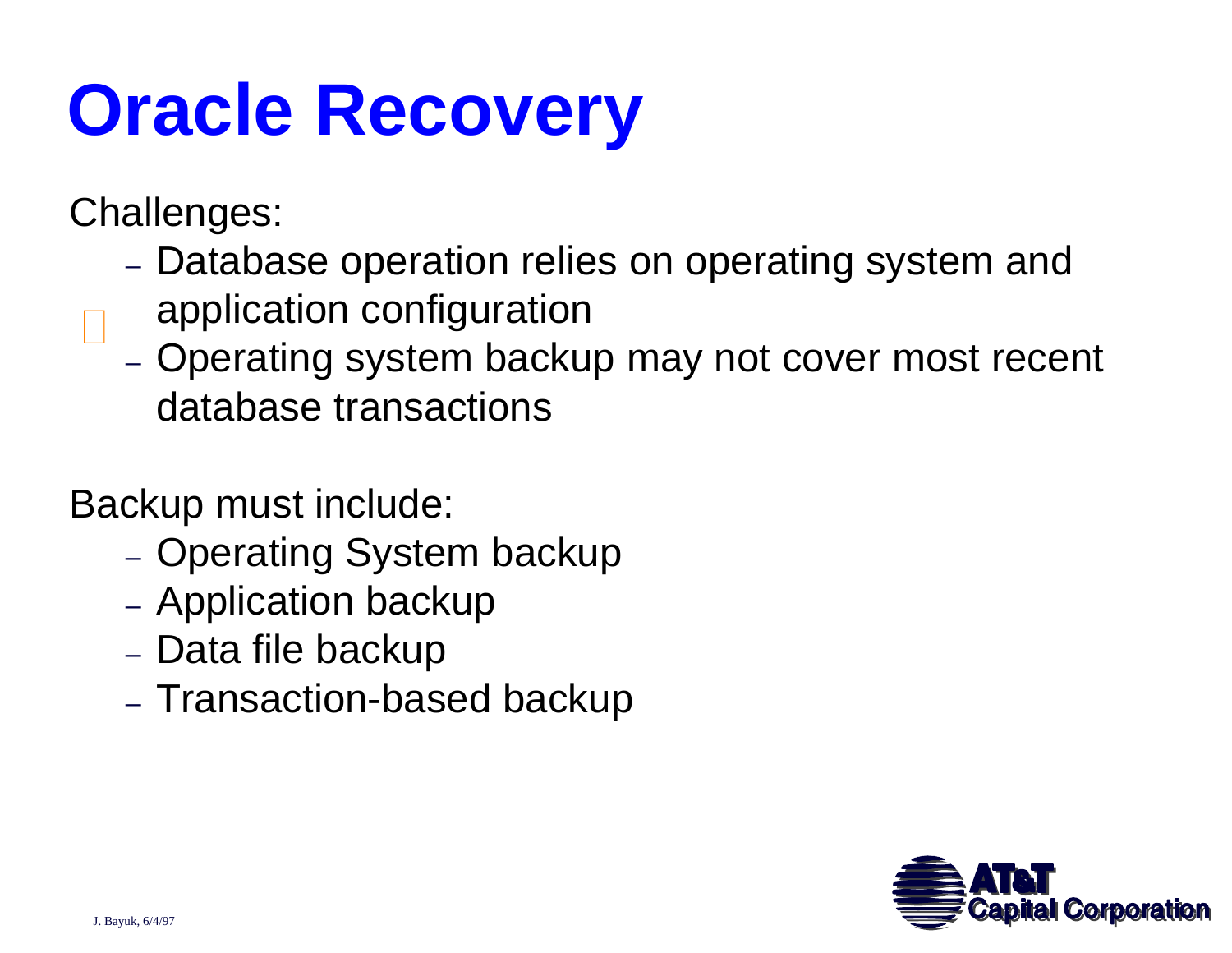### **Transaction-based backup**

- Database transactions are written to a separate file in addition to the database itself: a **transaction log**
- –- If the database is corrupted, and no current backup exists, transaction logs may be applied to a database backup rather than re-entering all data since last backup. Data will restored to the time of the last available transaction log.
- To ensure recoverability:
	- Ensure the transaction log is updated well within the minimum recovery time interval required.
	- Periodically back up the transaction log
	- Ensure that the transaction log is backed up before it is truncated.

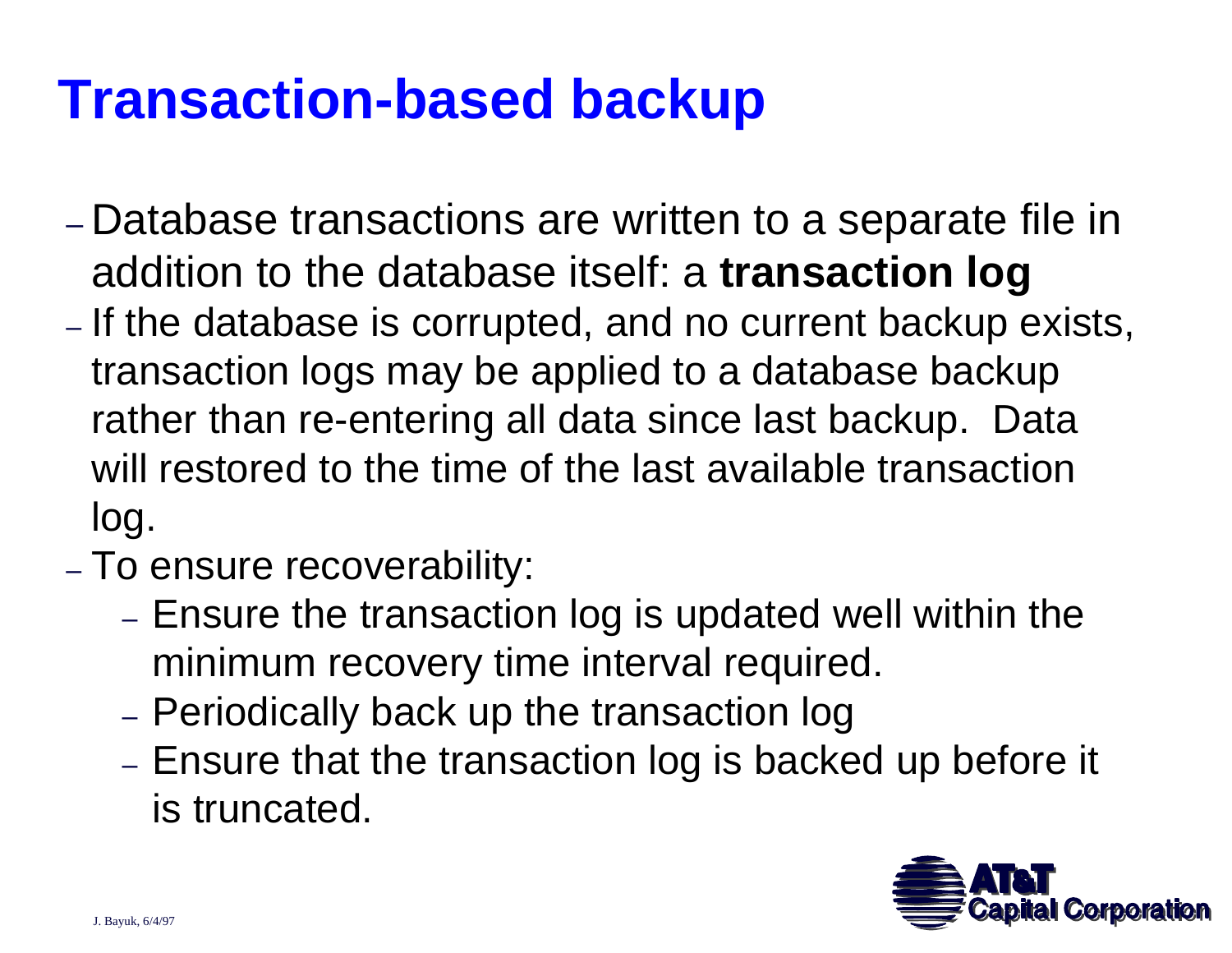## INFORMATION ON CONTROLS WITHIN ORACLE



## IS STORED JUST LIKE THE RELATIONAL DATA

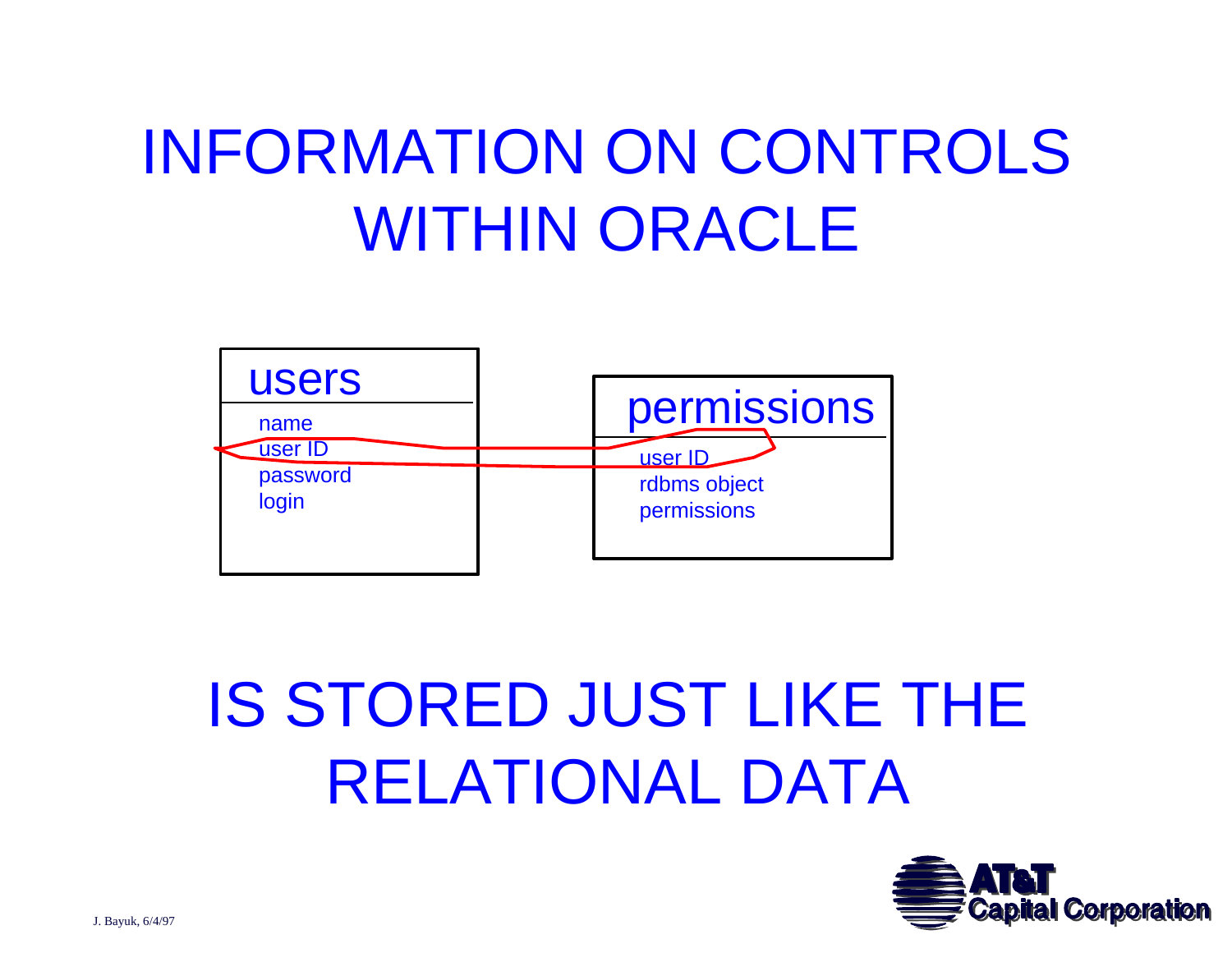Oracle table of users: sys.dba\_users



usernameuser\_ID password default\_tablespace temporary\_tablespace createdprofile

**Question:** *How to use an RDBMS to list this data?*ANSWER: SQL

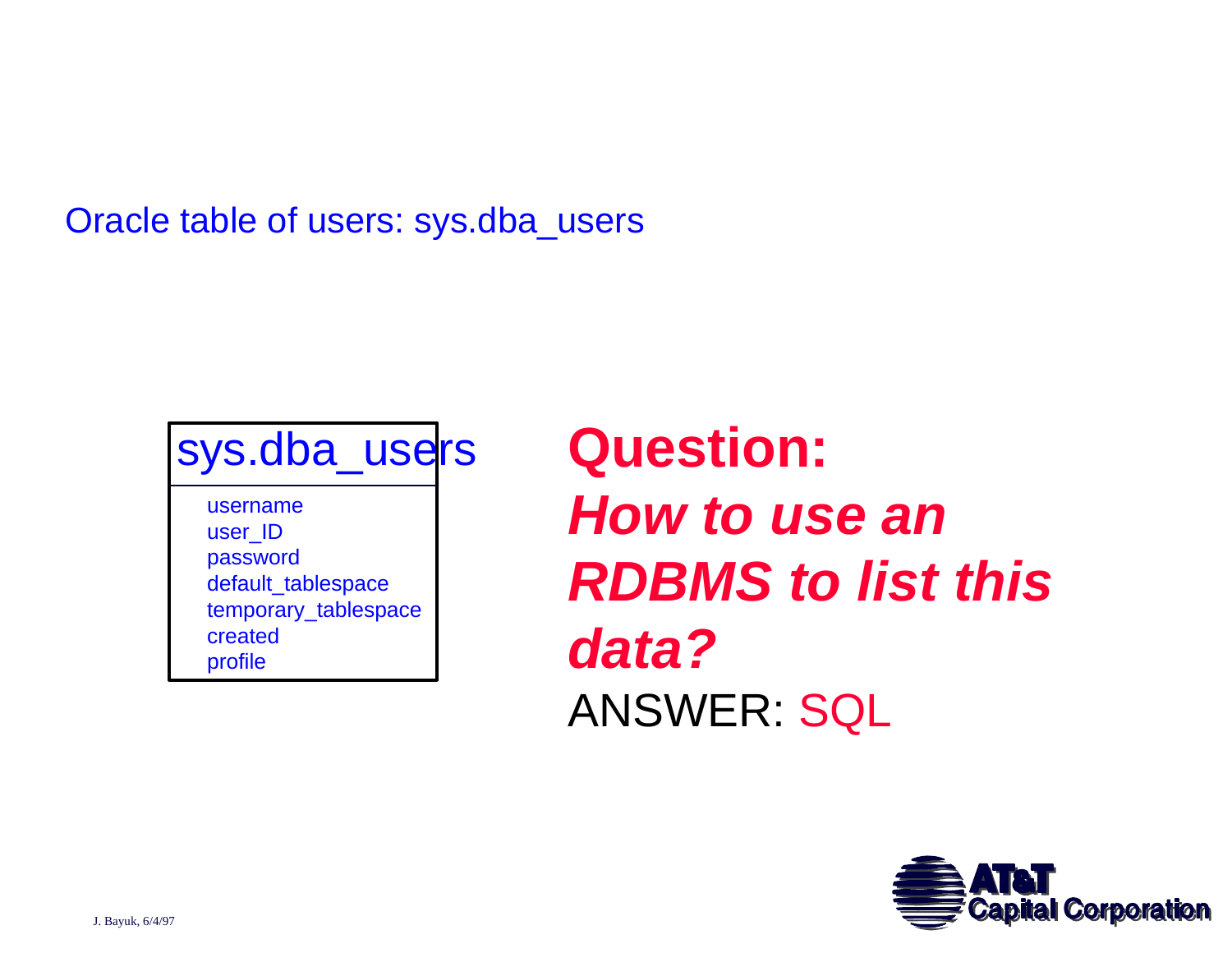SQL (Structured Query Language)

Select Statement

select **X** from **Y** 

**X**=column name of data item

**Y**=table name

select **username** from **sys.dba\_users** 

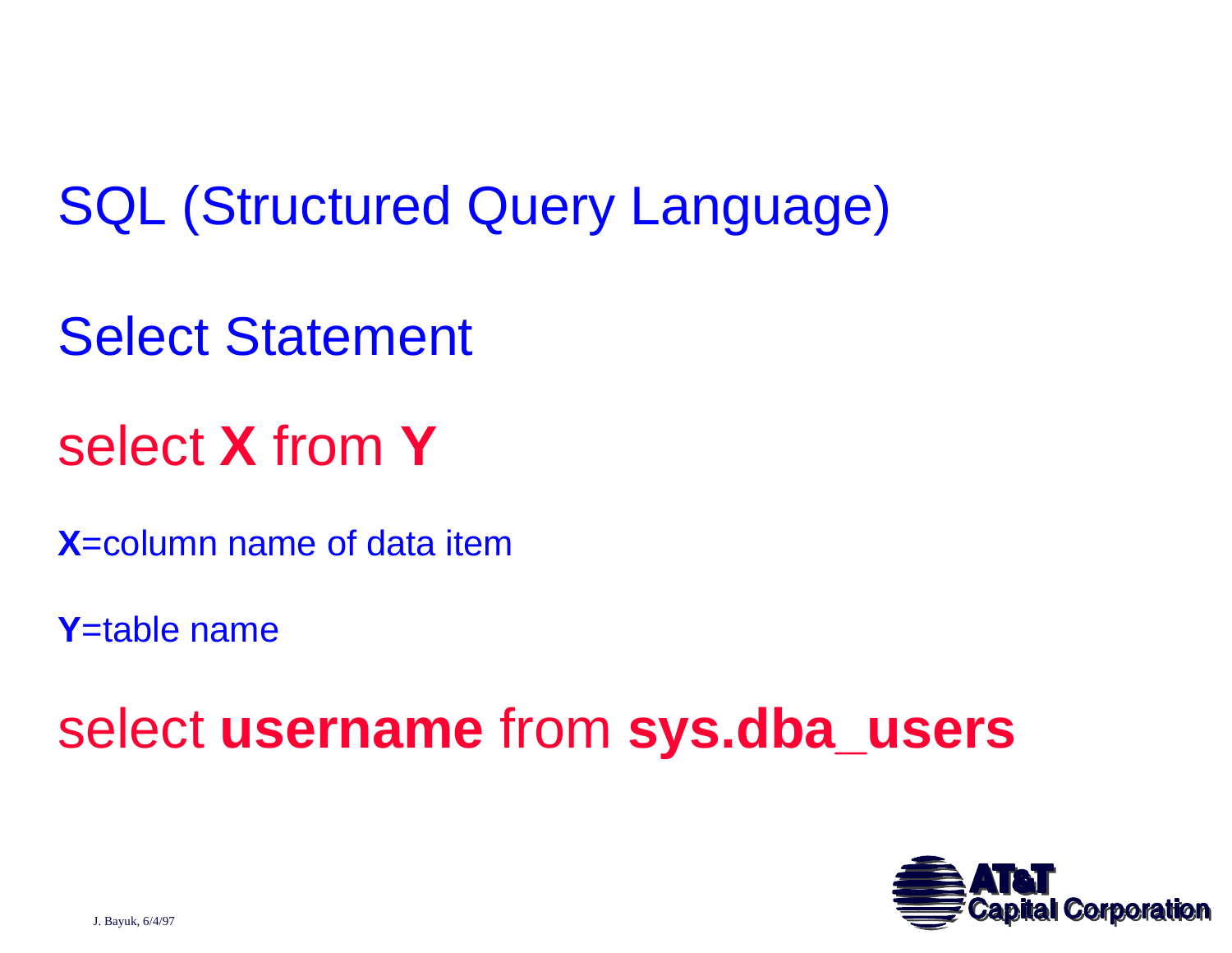SQL (Structured Query Language)

More about the Select Statement

### select **Y.X** from **Y,Z where Y.X=Z.X**

**Y**=table name

**Z**=table name

**X**=column name of data item where the value of the data is the same in both tables **Y** and **Z**

**Y.X** = the column **X** in the table **YZ.X** = the column **X** in the table **Z**

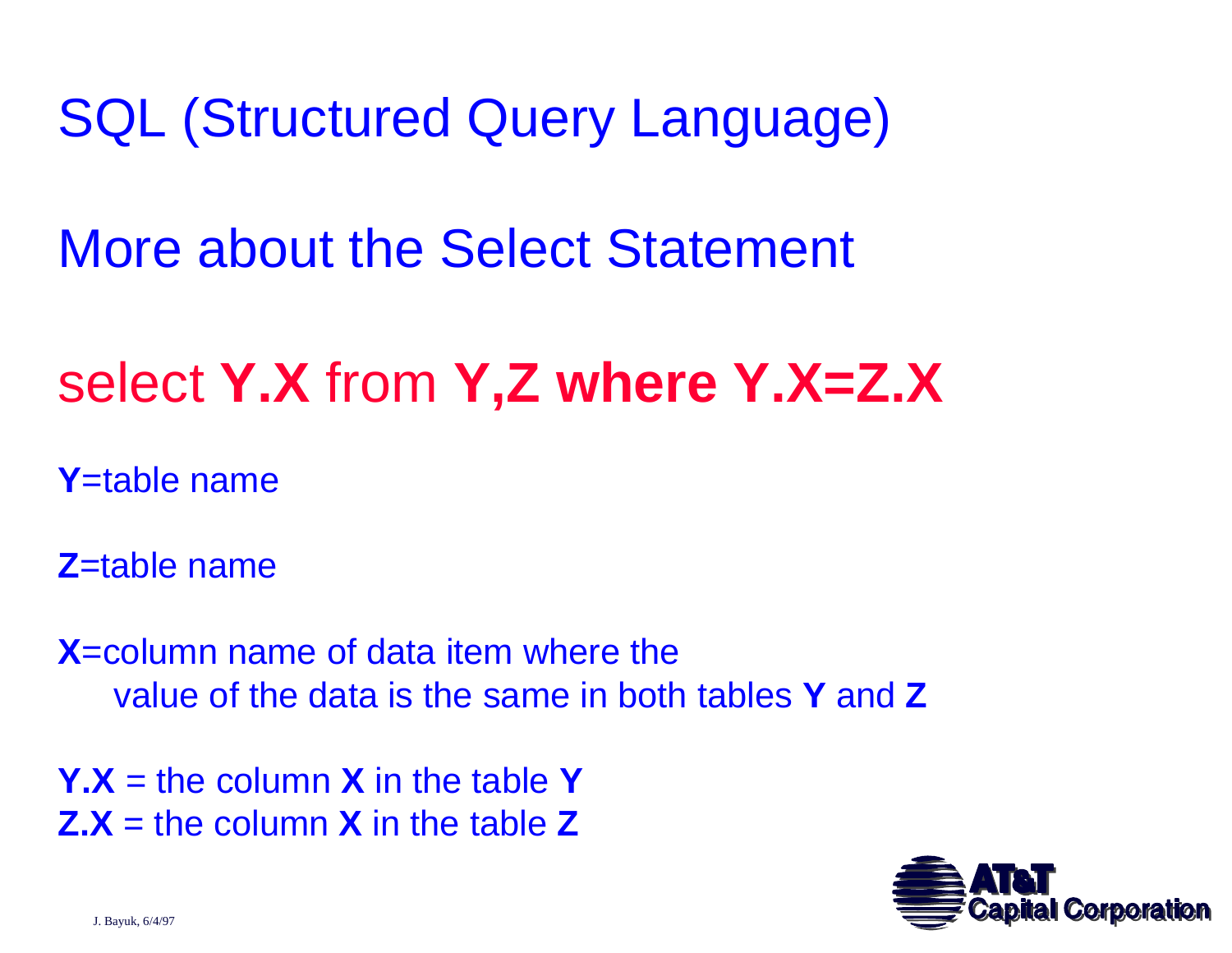Oracle SQL query tool is "sqlplus". e.g.: *sqlplus <username>*

To look at users:*select username,profile,password,user\_id,created from sys.dba\_users order by username;* To look at profiles: *select distinct profile from sys.dba\_profiles order by profile; select \* from sys.dba\_profiles order by profile;* To look at roles:*select distinct grantee,role,admin\_option,default\_role,password\_required from sys.dba\_roles, sys.dba\_role\_privs where sys.dba\_roles.role=sys.dba\_role\_privs.granted\_role order by grantee;* To look at system privileges granted to users: *select \* from sys.dba\_sys\_privs order by grantee;* To look at table privileges: *select table\_name,privilege,grantee,grantable from sys.dba\_tab\_privs;* To look at column privileges: *select table\_name,column\_name,privilege,grantee,grantable from sys.dba\_col\_privs;* To look at audit options: *select user\_name,audit\_option,success,failure from sys.dba\_stmt\_audit\_opts;* To look at system privilege audit options: *select \* from sys.dba\_priv\_audit\_opts;* To look at object privilege audit options: *select \* from sys.dba\_obj\_audit\_opts where (ALT != '-/-') or (AUD != '-/-') or (COM != '-/-') or (DEL != '-/-') or (GRA != '-/-') or (IND != '-/-') or (INS != '-/-') or (LOC != '-/-') or (REN != '-/-') or (SEL != '-/-') or (UPD != '-/-') or (REF != '-/-') or (EXE != '-/-') order by owner,object\_type; To read Oracle audit options: < Whenever successful >/<Whenever not successful*<sup>&</sup>gt; *S = By session, A= By access* To look at statement audit options:

*select \* from sys.dba\_stmt\_audit\_opts;*